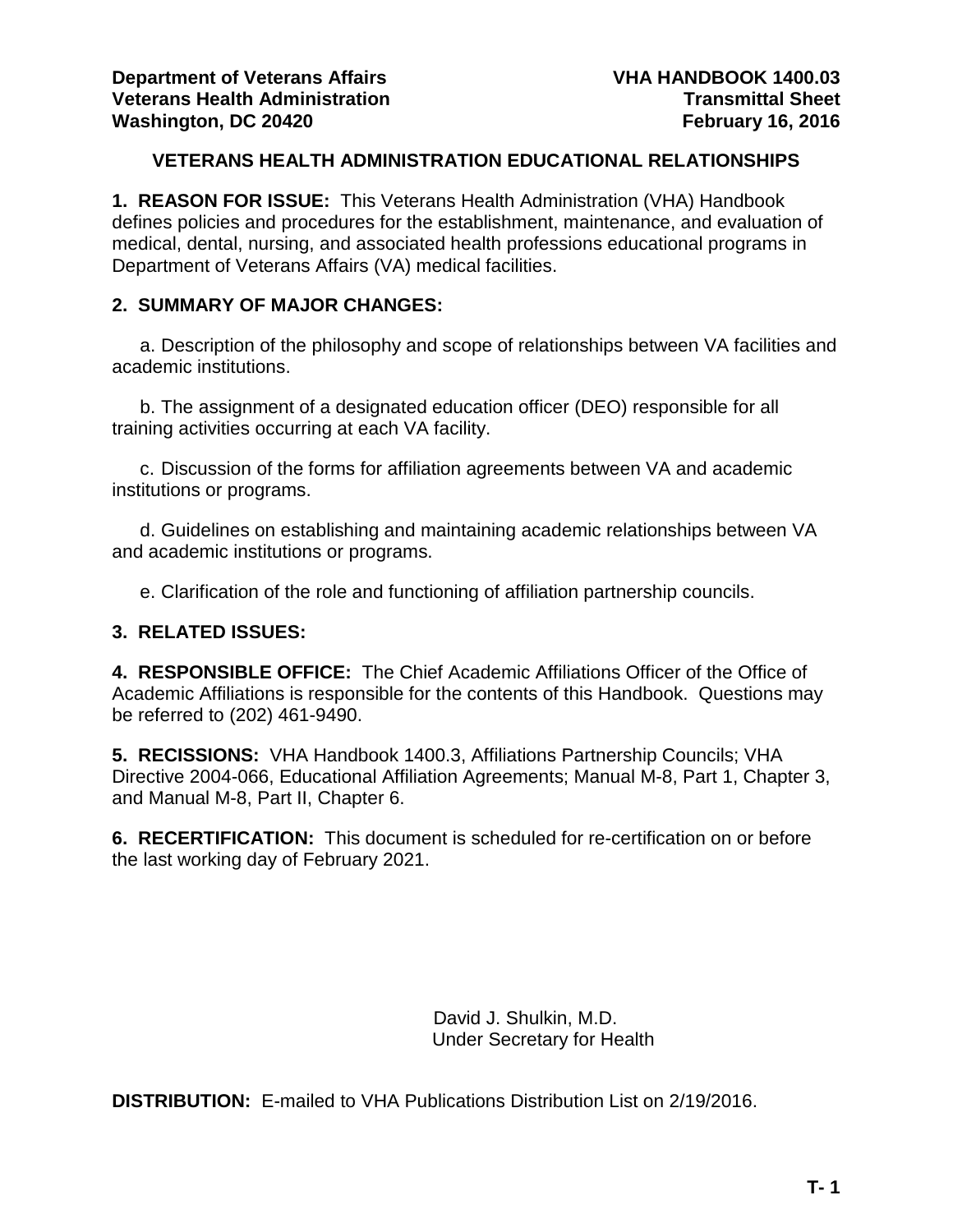# **CONTENTS**

# **[VETERANS HEALTH ADMINISTRATION EDUCATIONAL RELATIONSHIPS](#page-0-0)**

| 7. ESTABLISHING ACADEMIC EDUCATIONAL RELATIONSHIPS 8                                                             |  |
|------------------------------------------------------------------------------------------------------------------|--|
| 8. ACCEPTANCE OF PAYMENTS, GIFTS, OR DONATIONS IN SUPPORT OF<br>HEALTH PROFESSIONS TRAINEE EDUCATION PROGRAMS 10 |  |
|                                                                                                                  |  |
|                                                                                                                  |  |
|                                                                                                                  |  |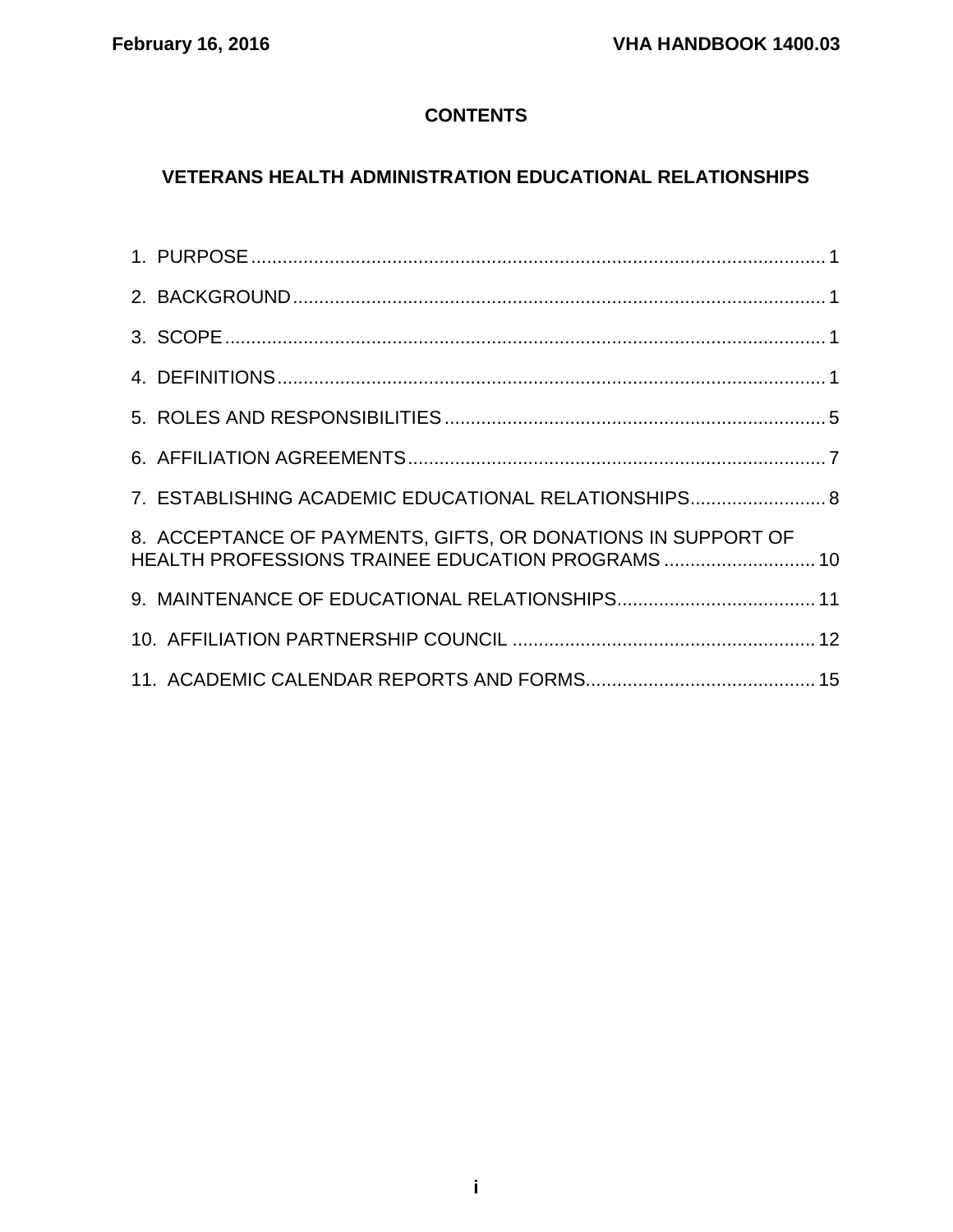## **VETERANS HEALTH ADMINISTRATION EDUCATIONAL RELATIONSHIPS**

## <span id="page-2-0"></span>**1. PURPOSE**

 This Veterans Health Administration (VHA) Handbook defines policies and procedures for the establishment, maintenance, and evaluation of medical, dental, nursing and associated health professions educational programs in Department of Veterans Affairs (VA) medical facilities. **AUTHORITY:** 38 U.S.C. 7302.

## <span id="page-2-1"></span>**2. BACKGROUND**

a. Providing care for Veterans, while, at the same time, educating tomorrow's health care providers, is a fundamental goal of VA. VHA has the responsibility to oversee and manage the health care training occurring in VA medical facilities. VHA strongly promotes a policy of cooperation and professional interaction with educational institutions. This policy is based on the premise that the best health care is provided in an environment in which the spirit of inquiry and investigation exists in combination with teaching and learning. In partnership with academic affiliates, VA serves as the largest provider of advanced clinical training for medical, nursing, and associated health professions in the nation.

b. Academic partnerships are designed to provide clinical training opportunities for health care trainees. Throughout the decades since its inception, these partnerships continue to improve health care for veterans, enhance the nationwide supply of health professionals, assist in recruitment and retention of quality staff at VA facilities, and create patient care environments enhanced by clinical research and scholarship.

## <span id="page-2-2"></span>**3. SCOPE**

This Handbook pertains to educational relationships between VA facilities and institutions sponsoring educational programs for trainees in undergraduate, graduate, and post graduate curricula in medicine, dentistry, nursing and associated health disciplines, and organizations offering training sites for trainees in VA-sponsored educational programs.

## <span id="page-2-3"></span>**4. DEFINITIONS**

a. **Academic Institution.** An academic institution is an organization with the primary purpose of providing educational programs for trainees and issuing degrees, certificates or diplomas (e.g., college, university, medical school, dental school, and nursing school).

b. **Academic Program.** An academic program is an organized unit of study or pattern of courses and related experiences to accomplish a specific educational objective such as an academic degree, certificate, diploma, or other formal recognition.

c. **Affiliation.** An affiliation is a relationship between VA and an educational institution or a health care organization sponsoring educational programs or activities. These are for the purpose of education, research, and/or enhanced patient care. The affiliation relationship implies that VA and the affiliate have a shared responsibility for the educational enterprise while the training site retains full responsibility for the care of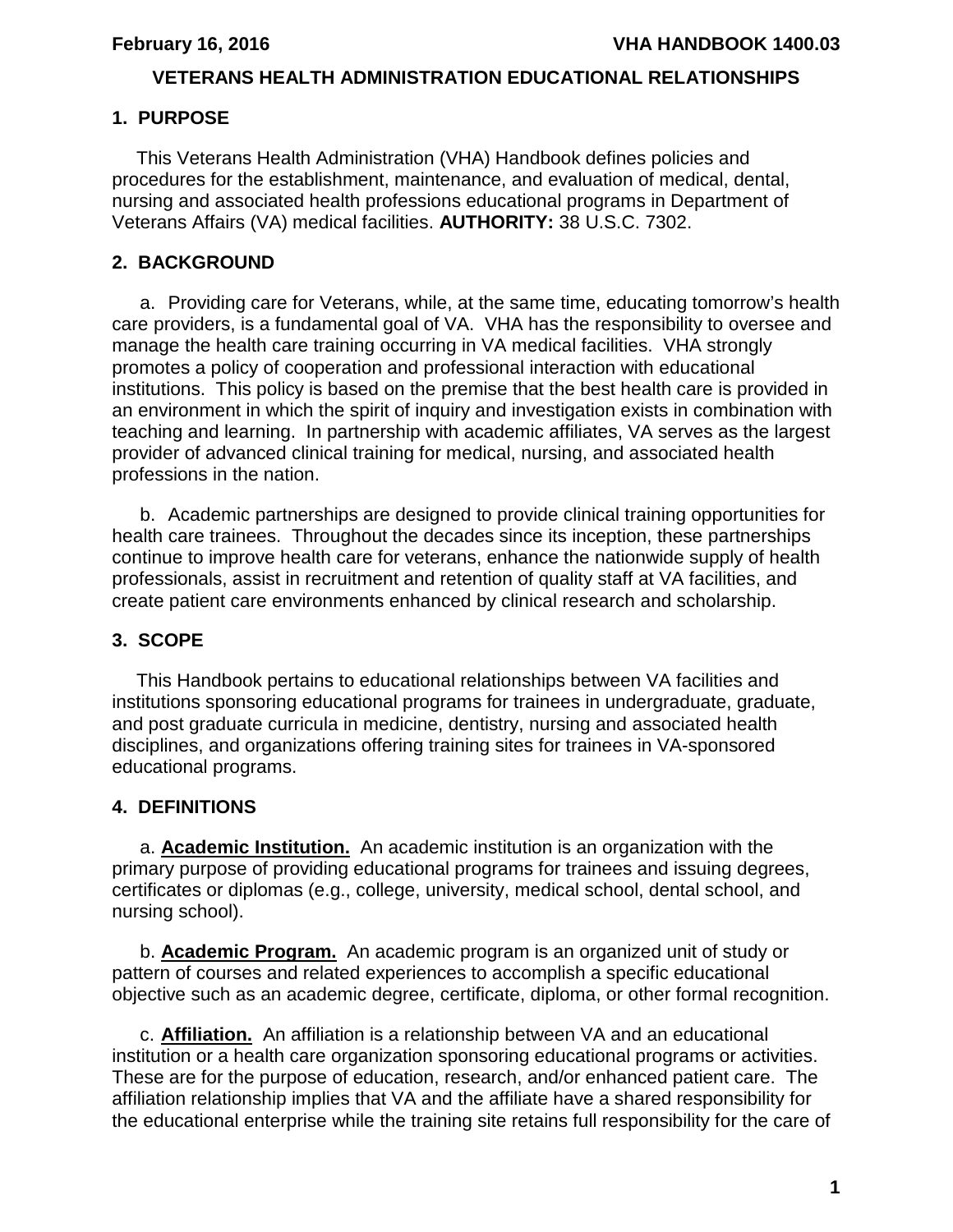patients, including related administrative and professional functions. Affiliations are not exclusive relationships. A VA facility may maintain multiple affiliations in the same discipline or specialty.

d. **Affiliation Agreement.** An affiliation agreement is the legal document that enables the clinical education of trainees at a VA or non-VA medical facility. Affiliation agreements are required for all education or training that involves direct patient contact or contact with patient information by trainees from a non-VA institution. Affiliation agreements are also required for all education and training that involves direct patient contact or contact with patient information at a non-VA organization by trainees in a program accredited in the name of a VA institution. A VA Affiliation Agreement must conform to the language of one of the affiliation agreement templates maintained on the Office of Academic Affiliations (OAA) Web site [\(http://www.va.gov/oaa/agreements.asp\)](http://www.va.gov/oaa/agreements.asp). VA General Counsel must approve any wording changes in the text of these agreements. Requests for changes must be submitted to General Counsel through the Office of Academic Affiliations.

e. **Affiliation Partnership Council.** An Affiliation Partnership Council is an advisory body formed to assist in the management and coordination of the relationships between VA and its academic affiliates.

f. **Accreditation.** Accreditation is a status of public recognition that an accrediting agency grants to an educational institution or program that meets the agency's established standards and requirements. Accreditation represents a professional opinion about the quality of an educational program. VHA can accept trainees only when the sponsoring institution and the educational program are accredited, except in circumstances described in paragraph 7.c.(2).

g. **Accrediting Agency.** An accrediting agency is an external educational association of regional or national scope that develops and publishes standards and criteria by which it conducts evaluations to assess whether those standards and criteria are met. Institutions or programs that request an agency's evaluation and that meet an agency's established criteria are deemed "accredited" by that agency.

h. **Accrediting Agencies for Associated Health Professions and Nursing Education.** The nationally recognized accrediting agencies for associated health and nursing programs are designated by the United States Department of Education (ED) or the Council for Higher Education Accreditation (CHEA). The list of ED-recognized accrediting agencies for associated health professions and nursing education programs is found at [http://www.ed.gov/admins/finaid/accred/index.html.](http://www.ed.gov/admins/finaid/accred/index.html) The list of specialized and professional accrediting organizations published by CHEA is found at [http://www.chea.org/public\\_info/index.asp#how.](http://www.chea.org/public_info/index.asp#how)

i. **Accrediting Agency for Dental Education.** The Accrediting Agency for undergraduate and graduate dental education is the Commission on Dental Accreditation (CODA).

j. **Accrediting Agencies for Physician Education.** Accrediting agencies recognized by VA for undergraduate medical education are the Liaison Committee on Medical Education (LCME) and the Commission on Osteopathic College Accreditation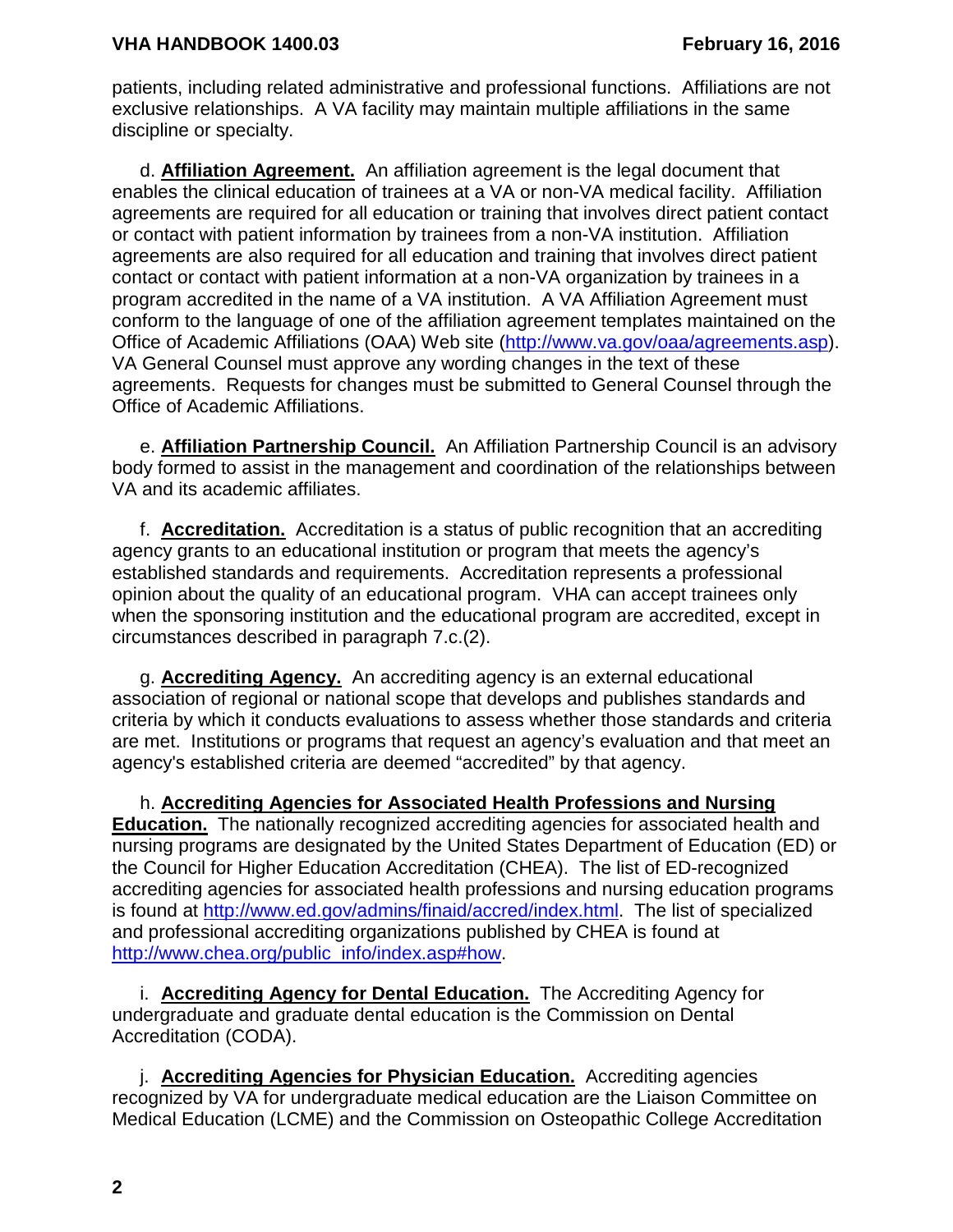of the American Osteopathic Association. Authorized accrediting agencies recognized by VA for postgraduate medical education are the Accreditation Council for Graduate Medical Education (ACGME) and the American Osteopathic Association Program and Trainee Review Council (PTRC).

k. **Associate Chief of Staff for Education.** An Associate Chief of Staff for Education is the designated facility educational leader with expertise in health professions education. *NOTE: ACOS/E is the preferred organizational title for individuals assigned the responsibilities of the designated education officer (DEO) role*. (See definition of Designated Education Officer.)

l. **Clinical Care Site.** A clinical care site is an entity whose primary purpose is clinical care; it may serve as the sponsor for trainees coming to VA facilities or it may accept the rotation of VA-sponsored trainees to its premises for educational purposes.

m. **Designated Education Officer.** The VA Designated Education Officer (DEO) is the single designated VA employee who has oversight responsibility for all clinical training at each VA facility that either sponsors or participates in accredited training programs. Each facility involved with clinical training programs must appoint a DEO for coordination of local education activities as assigned. The organizational title for this education leader may be the Associate Chief of Staff for Education, Director of Education, Chief Education Service Line, or other similar title. *NOTE: The term DEO describes a functional assignment and not an organizational title. The DEO role should be distinguished from the Designated Learning Officer role (DLO), a senior learning leader appointed at each facility and VISN office whose primary focus is on integrating and aligning employee and trainee learning across the entire facility/Veterans Integrated Service Network (VISN).* 

n. **Disbursement Agreement.** A disbursement agreement is a payroll mechanism by which VA allows a "disbursing agent" to centrally administer either salary payments and fringe benefits (full disbursement agreements) or fringe benefits alone (partial disbursement agreements) for medical and dental residents assigned to a VA facility. The "disbursing agent" may be the sponsoring institution for the residency training programs itself or an entity delegated by the sponsoring institution(s) to handle stipend and benefit disbursements (e.g., a graduate medical education consortium). Disbursement agreements cover residents training in VA locations whether inpatient or outpatient and provide a mechanism to achieve equity between resident salaries. (See VHA Handbook 1400.05, Disbursement Agreements Procedures.)

o. **Educational Program Letter of Agreement or Memorandum of Understanding.** An Educational Program Letter of Agreement (PLA) or Memorandum of Understanding (MOU) is a document required by some accrediting agencies, such as the Accreditation Council for Graduate Medical Education. A PLA or MOU is drafted jointly by VA and a specific educational program or health care facility. Most associated health accrediting bodies do not require a PLA or MOU. When required, an educational PLA or MOU is required in addition to a formal affiliation agreement and may not substitute for an affiliation agreement. These documents should conform to the standards of the appropriate accrediting body. The PLA identifies faculty who will ensure teaching, supervision, and evaluation of trainee performance including duty hours; outlines trainee educational objectives; specifies periods of trainee assignment;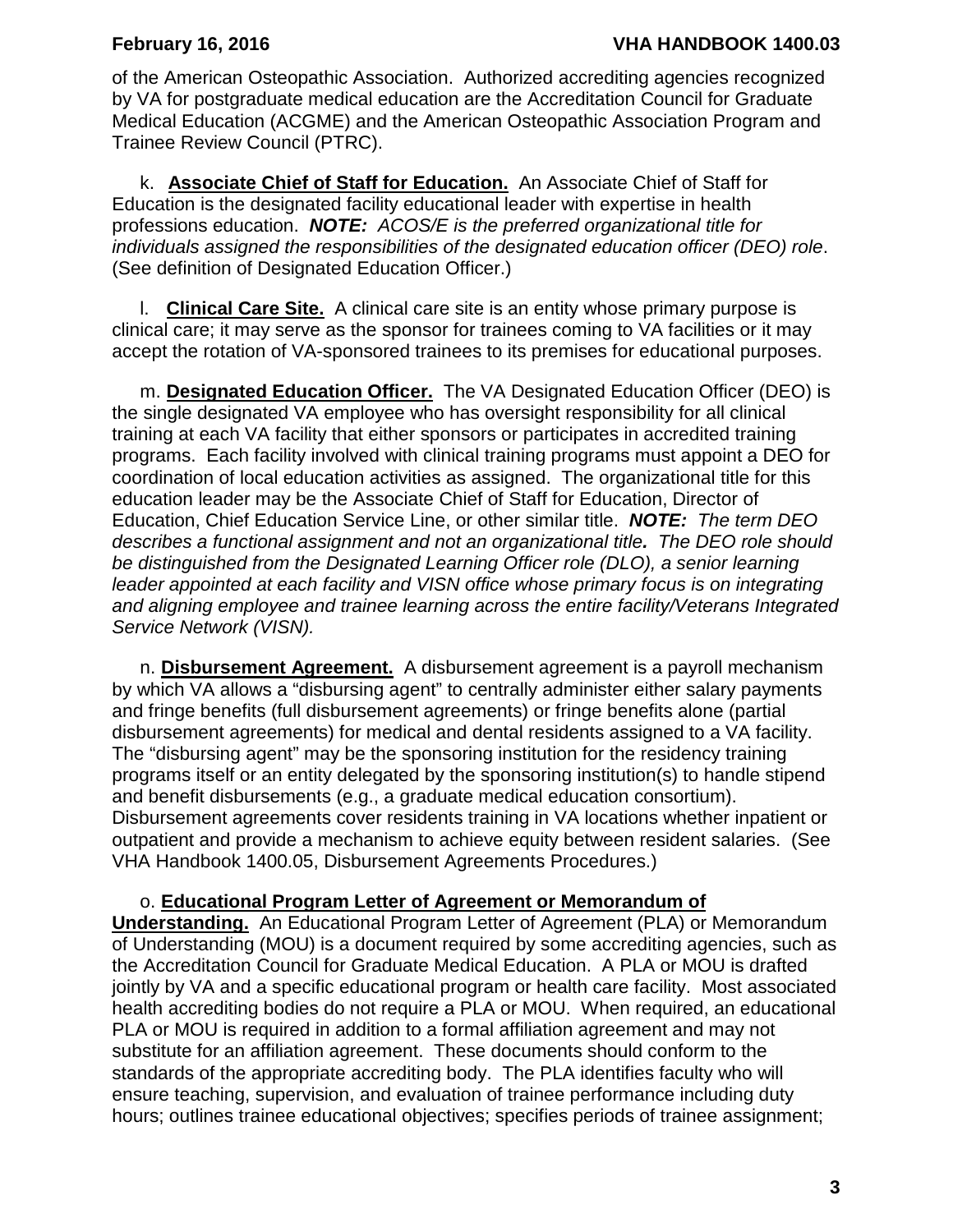### **VHA HANDBOOK 1400.03 February 16, 2016**

and establishes policies and procedures for maintaining trainee education during the assignment. Neither OAA nor VA General Counsel needs to approve an educational PLA or MOU. However, whenever requested, OAA will review draft PLAs in consultation with facilities. There must be an affiliation agreement between the parties in place before an educational program agreement can be signed. In addition, educational PLAs or MOUs cannot conflict with the affiliation agreement, address issues already covered in the agreement, or address other legal issues, such as liability or payments between parties or to the trainees.

### p. **Educational Programs.**

(1) **Medical and Dental Programs.** Medical and dental training programs are health care academic programs in allopathic and osteopathic medicine or dentistry.

(2) **Associated Health Education Programs.** Associated health training programs are health care academic programs other than allopathic and osteopathic medicine or dentistry.

(3) **Nursing Programs.** Nursing training programs are academic programs in nursing.

(4) **Non-clinical Programs.** Non-clinical training programs are educational programs in which trainees are not involved directly with patient care but may train in patient care areas and have incidental patient contact, or contact with patient records.

q. **Gifts and Donations to VA.** A gift or donation is cash or in-kind goods or services from for-profit, non-profit, public, or private entities or individuals, provided to further a mission of VA without any compensation received in return. For additional information on gifts and donations to VA for research and education see 38 U.S.C. 8301, 7361-7366; VHA Handbook 1200.17, VA Research and Education Corporations; VHA Handbook 1200.2, Research Business Operations; VHA Directive 4721, VHA General Post Fund; VHA Handbook 4721 VHA General Post Fund Procedures; and VHA Handbook 1004.07, Financial Relationships Between VHA Health Care Professionals and Industry.

r. **Memorandum of Understanding.** See definition of "Educational Program Letter of Agreement."

s. **Payments.** Provision to VA of funds or in-kind compensation from for-profit, nonprofit, public or private entities or individuals in exchange for goods or services rendered by VA.

t. **Sponsoring Institutions.** A sponsoring institution is an organization or entity that assumes the legal responsibility for trainees who are enrolled in VA educational experiences, and in whose name the program is accredited.

u. **Trainees.** Trainee is a general term to describe undergraduate, graduate, and continuing education students; interns, residents, fellows, and VA advanced fellows; and pre- and post-doctoral fellows who spend all or part of their clinical training experiences at VA facilities. Some trainees may be in non-clinical training programs.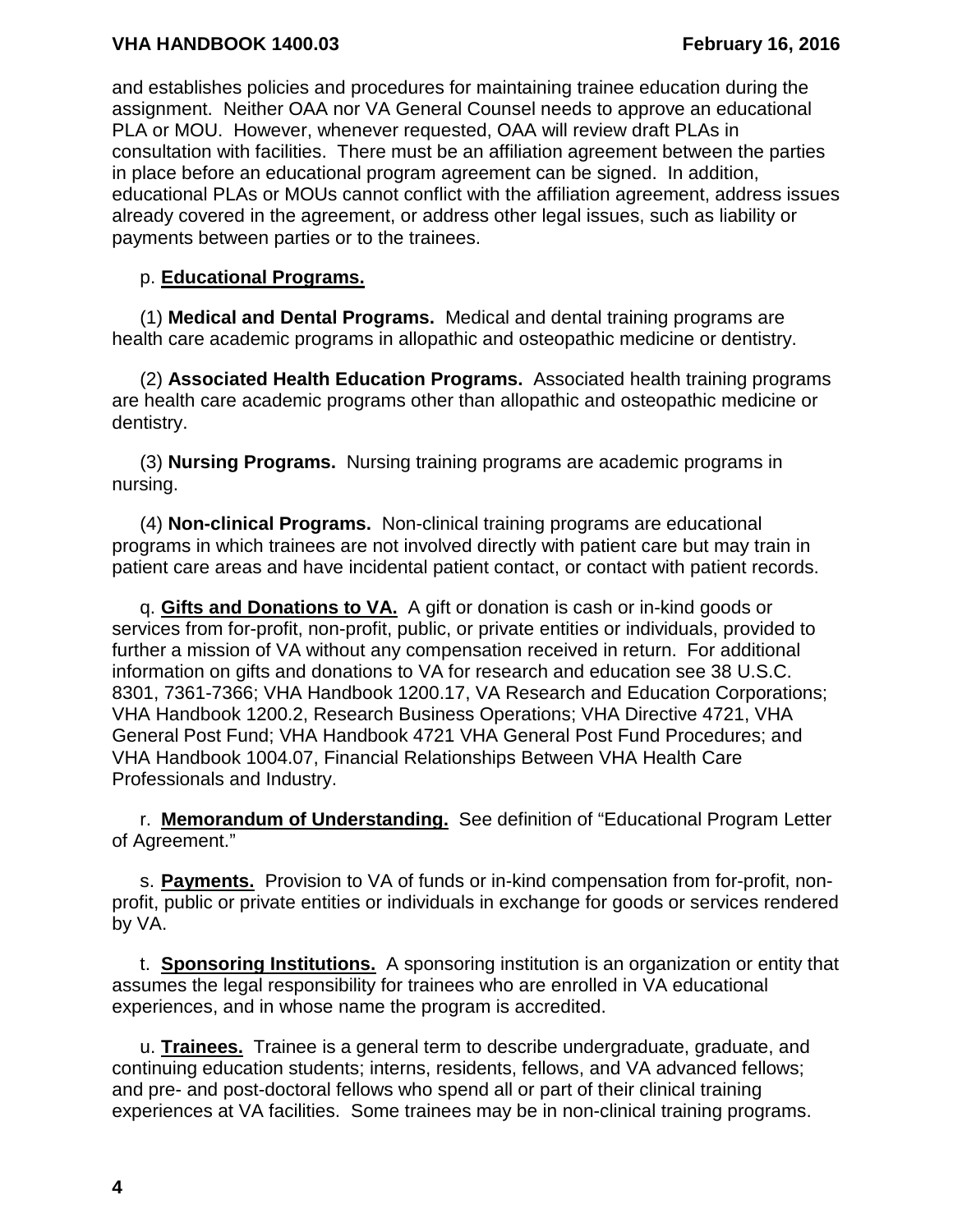v. **VA-Department of Defense Affiliation Agreement.** A VA-Department of Defense (DoD) Affiliation Agreement is a legal document to be used when DoD individuals are trained at a VA facility while enrolled in a structured educational program. These programs are generally accredited or approved by a regulatory or professional organization. For example, a practical nursing program, sponsored by a military organization and approved by a state board of nursing, sends students to a VA facility for clinical experience/training. Agreements between VA and DoD organizations that are part of DoD sustainment training should follow the procedures and requirements in VHA Directive 1660, Health Care Resources Sharing with the Department of Defense, and VHA Handbook 1660.04, Department of Veterans Affairs-Department of Defense Health Care Sharing Agreements. Additional information about these agreements can be found at the following Web site:

[http://vaww.dodcoordination.va.gov/Sharing\\_Agreements.asp.](http://vaww.dodcoordination.va.gov/Sharing_Agreements.asp) *NOTE: This is an internal VA Web site not available to the public.*

w.**VA-DoD Healthcare Resources Sharing Agreement.** A VA-DoD Healthcare Resources Sharing Agreement is a legal document that enables DoD individuals, such as those in reserve units, in national or air guard units, or on active duty, to train at VA facilities for the purpose of sustaining or improving their skills to meet the requirements of their military job. For example, an army reserve hospital unit may send reservists to a VA facility on weekend "drills" to work in their military jobs such as nursing assistants, laboratory assistants, physician assistants, or nurses. These individuals are trained in clinical military jobs but do not necessarily work in similar civilian jobs. Agreements between VA and DoD organizations that are part of accredited educational programs must be developed in accordance with the procedures and requirements in VHA Directive 1660, Health Care Resources Sharing with the Department of Defense, and VHA Handbook 1660.04, Department of Veterans Affairs-Department of Defense Health Care Sharing Agreements. Additional information about these agreements can be found at the following Web site:

[http://vaww.dodcoordination.va.gov/Sharing\\_Agreements.asp.](http://vaww.dodcoordination.va.gov/Sharing_Agreements.asp) *NOTE: This is an internal VA Web site not available to the public.*

x. **VA Research and Education Corporations.** VA Research and Education Corporations are non-profit entities authorized to facilitate VHA research and education described by 38 U.S.C. 7361-7366 and in VHA Handbook 1200.17.

# <span id="page-6-0"></span>**5. ROLES AND RESPONSIBILITIES**

a. **Chief Academic Affiliations Officer.** The Chief Academic Affiliations Officer is responsible for defining national policies pertinent to trainees in VA facilities and VA trainees in non-VA facilities. The Chief Academic Affiliations Officer will present pertinent decision-making information to VHA leadership. The Chief Academic Affiliations Officer signs all medical school affiliation agreements, and approves affiliation agreements with non-accredited programs (see paragraph 7.c.(2)). This responsibility cannot be delegated.

b. **Veteran Integrated Service Network Director.** The Veteran Integrated Service Network (VISN) Director is responsible for oversight at the VISN level for training obligations, VISN educational planning and decision-making, and making necessary educational resources available to the respective health care facilities. The VISN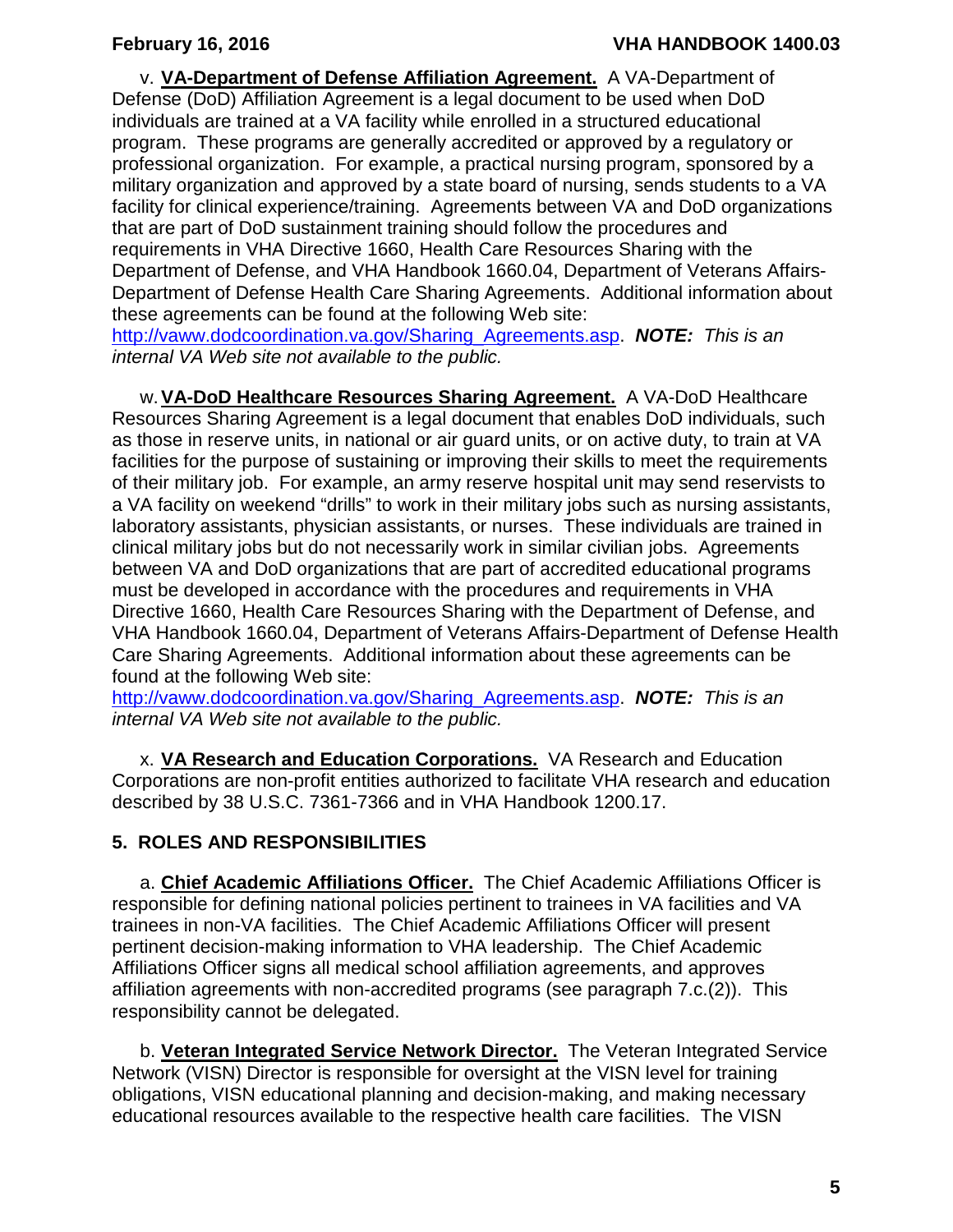director is the designated official for signing affiliation agreements for VISN facilities. This function can be delegated to other VISN officials or to Facility Directors for associated health or nursing affiliation agreements. Agreements with medical schools must be signed by the VISN Director. If the VISN Director delegates signing of associated health or nursing affiliation agreements to the VA medical facility director, then the VA medical facility Director signs both as the facility director and as the VISN Director.

c. **Network Academic Affiliations Officer.** The Network Academic Affiliations Officer assists the VISN Director in ensuring that educational needs and obligations are considered, providing guidance to network educational institutions, assisting individual medical centers in negotiating specific affiliation agreements, fostering good relationships with individual VA medical facilities and their affiliated sponsoring institutions, and helping VISNs to accomplish and comply with system-wide education policies.

d. **VA Facility Medical Director.** The VA medical facility Director is responsible for establishing local policy to fulfill the requirements of this Handbook and the applicable accrediting and certifying body requirements. The VA medical facility Director is the designated official for signing affiliation agreements. *NOTE: If there is a discrepancy between local VA medical facility and affiliate policies, the VA policy will take precedence. VA's Office of General Counsel reviews all affiliation agreements and will advise the Facility Director how to resolve any conflicts.*

e. **Chief of Staff.** The Chief of Staff is responsible for establishing, maintaining, and evaluating the quality of clinical training programs at the VA medical facility and the quality of care provided by supervising practitioners and residents. An Associate Chief of Staff for Education or similar education leader may assist the Chief of Staff in fulfilling these requirements.

f. **Associate Chief of Staff for Education or Designated Education Officer.** The Associate Chief of Staff for Education (ACOS/E; or similar title) or Designated Education Officer (DEO) assists the Chief of Staff in establishing, maintaining, and evaluating the quality of training programs and the quality of care delivered by trainees at the VA facility. Each facility involved with clinical training programs must appoint a DEO for coordination of local education activities as assigned. The DEO is responsible for ensuring that affiliation agreements are executed for all programs that send clinical trainees to VA facilities for educational purposes and for VA sponsored programs that send trainees to non-VA facilities. The DEO serves as the primary point of contact for all matters pertaining to the establishment and oversight of affiliation agreements. As part of the DEO's responsibilities for affiliation management, the DEO reviews and signs appropriate residency training program letters of agreement or MOUs prepared by the affiliated institution. [*Note: DEO is a functional role; whereas, ACOS/Education is an organizational title.*]

g. **Preceptor.** The preceptor, who may or may not be the supervising practitioner, provides clinical care or performs a service within the clinical environment and participates in the teaching or clinical instruction of trainees. Preceptors may also convey information via more formalized instruction methods.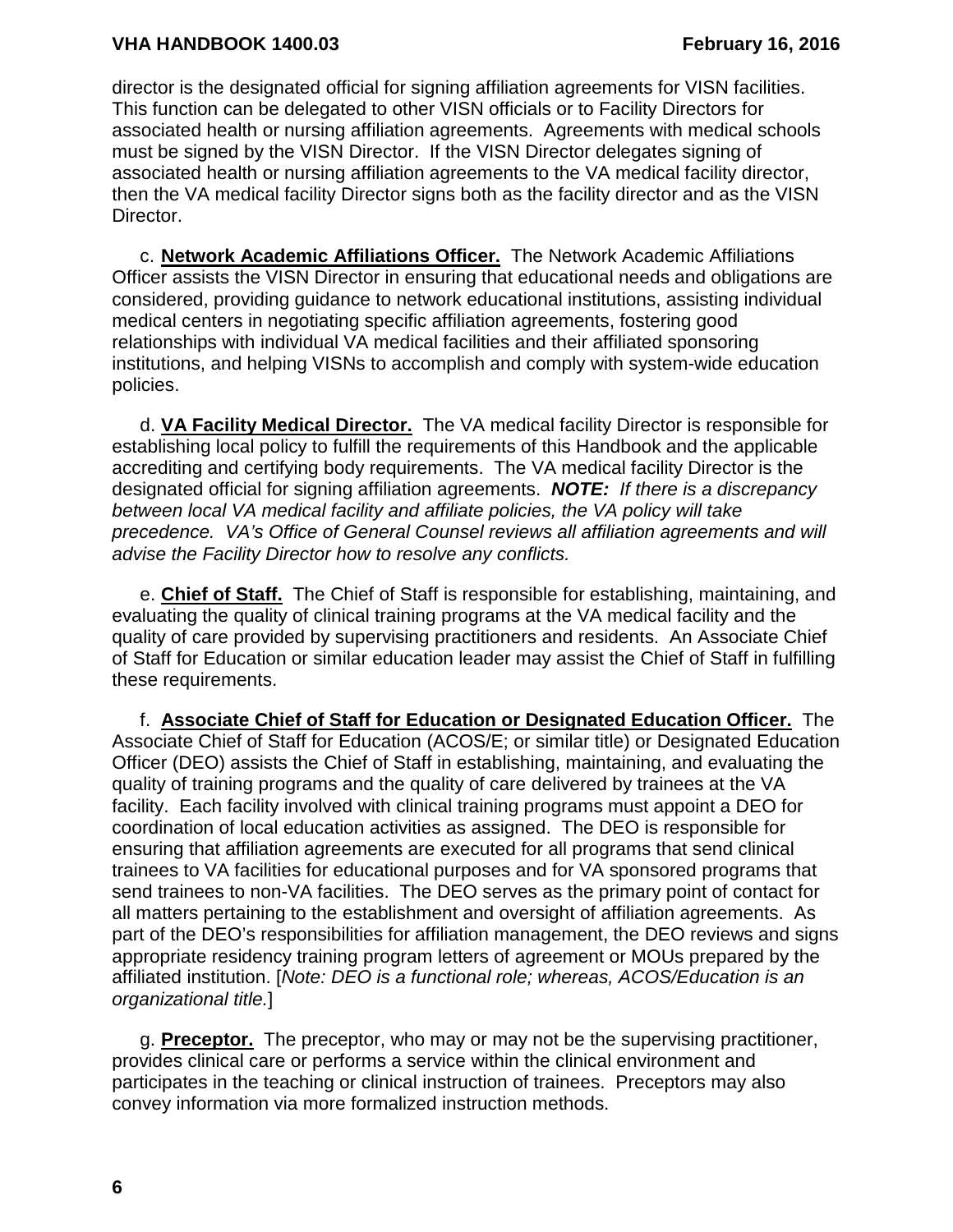h. **Training Program Director.** The Training Program Director is the individual responsible for the maintenance, evaluation, and improvement of a particular education and training program across all affiliated sites. This individual ensures that the program complies with standards and policies of the respective accrediting and or certifying bodies. The Program Director is responsible for program operations and logistics, educational objectives and curriculum development, evaluation methodologies and mechanics, and relationships with accrediting agencies and certifying bodies. The Training Program Director may be paid by the affiliate and based at the affiliate or may be employed and paid by VA.

i. **VA Site (Training) Director.** The Site Training Director is the individual responsible for implementing the training program curriculum at the VA medical facility. This individual develops the local educational program based on the educational plan of the training program director, specifically ensuring that core curricular objectives are met. The site training director is responsible for site logistics, ensuring at a minimum that trainees are oriented to site, policies, and practices; that the details of rotations, schedules, and objectives are communicated to the trainees; and that evaluations of trainees, preceptors, or supervisors and the training site are performed. The site training director is responsible for assessment and improvement (if necessary) of trainee supervision. The site training director is generally of the same discipline as the trainees and may be assisted in his or her duties by a clerical or administrative assistant. The VA Site Director must be a VA employee, which may be a collateral duty and may be assumed by the service chief or delegated by the service chief to another academically qualified clinical staff member in the profession that is being trained.

j. **Supervising Practitioner.** The supervising practitioner is the individual responsible for directly supervising the activities of the trainee. The supervising practitioner is generally of the same discipline or specialty in which the trainee is being educated. The supervising practitioner is ultimately responsible for the care of the patient, both longitudinally and for each patient encounter. Supervising practitioners may also use didactics to convey information. Supervising practitioners provide both formative evaluations to trainees and summative evaluations of trainee performance to the sponsoring institution as required by program and accreditation standards.

k. **Trainees.** All trainees must receive sufficient orientation to be familiar with relevant VA regulations and policy. They are expected to comply with ethical standards, especially those related to patient confidentiality and relationships. They are also responsible for following security and privacy standards and policies related to patient care and electronic records, and for adhering to safety standards regarding equipment and the environment. Trainees are expected to be prepared for their clinical assignments and to demonstrate competencies within the appropriate educational level when providing care to patients. During VA educational rotations, trainees are expected to adhere to professional and program specific standards as well as VA regulations and applicable laws. Trainees will be asked periodically to evaluate their VA preceptors or supervising practitioners and their training program within VA.

### <span id="page-8-0"></span>**6. AFFILIATION AGREEMENTS**

a. **General.** An affiliation agreement must be in place before trainees in affiliatesponsored educational programs receive clinical training at VA facilities and before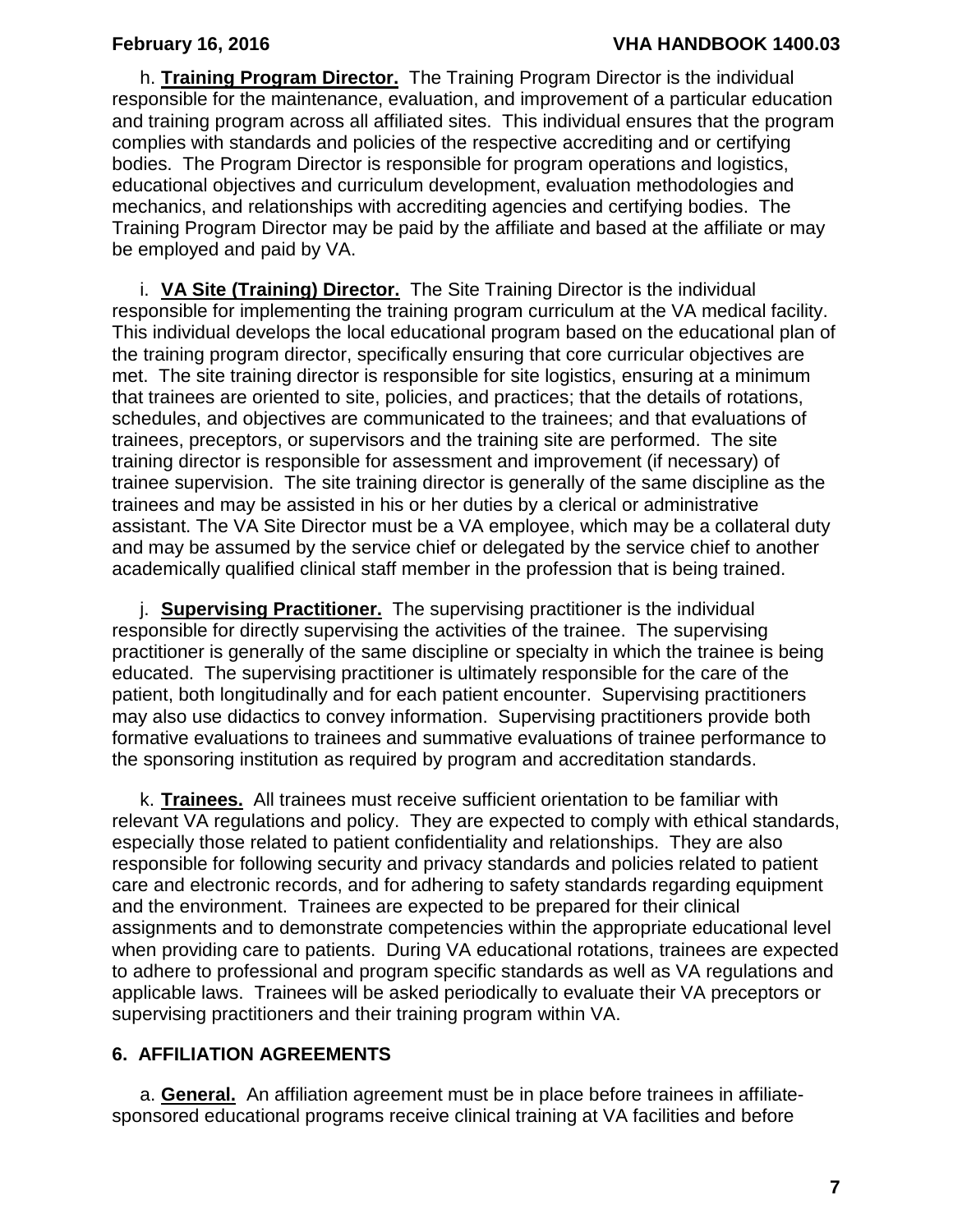trainees in VA-sponsored educational programs receive training at non-VA facilities. An affiliation agreement is a central part of the "affiliation" relationship between VA and the affiliated institution and may involve patient care, education, and research. The affiliation agreement delineates the duties of VA and the affiliated institution, with respect to the clinical education of the trainees. Affiliated institutions can include academic institutions and other sponsoring institutions such as community hospitals, clinics, state agencies military treatment facilities, or Federal Health Education Consortia.

b. **Legal Agreements.** A VA Affiliation Agreement is a legal agreement and must conform to the language of one of the approved affiliation agreement templates. The appropriate form to be used will be dictated by the types of trainees and the kind of sponsoring institution or program. Affiliation Agreement templates are maintained on the OAA Web site [\(http://www.va.gov/oaa/agreements.asp\)](http://www.va.gov/oaa/agreements.asp). VA General Counsel must approve any wording changes in the text of these agreements. Requests for changes must be submitted to General Counsel through the Office of Academic Affiliations. Appropriate VA and partner institution officials must sign each affiliation agreement. For VA, the appropriate VA officials are those specified on the last page of each of the affiliation forms.

## <span id="page-9-0"></span>**7. ESTABLISHING ACADEMIC EDUCATIONAL RELATIONSHIPS**

a. **Overview.** The provision of education for future health care providers is a statutory mission of VA. By virtue of close relationships between VA and academic institutions, VA plays a leading role in health education. VA maintains effective affiliations with multiple educational institutions, which contribute to excellence in VA patient care, education, and research. VA must ensure that there are sufficient patient care opportunities, educational infrastructure, and qualified preceptors to accommodate trainees from affiliates that enter into an affiliation agreement with VA. Usually, affiliated educational institutions accept primary responsibility for the integrated education programs conducted with VA while VA retains full responsibility for the care of VA patients and administration of VA facilities and operations. Specific affiliation templates detail other areas of separate and shared responsibilities.

b. **Establishment of a New Affiliation.** There are several sequential steps that must be addressed to develop a new affiliation. An academic program director or institutional official may contact the VA counterpart in order to seek an affiliation. After discussion between the affiliate and VA discipline and education leadership, consensus by all participants is developed on the scope, purpose, and number of trainees for the proposed VA educational experience. The DEO and service-level staff will review the possible benefits to the VA facility of the new educational program and the infrastructure needs of the proposal. The DEO will consult with local VA leadership for conceptual approval before execution of an affiliation agreement for a new training program or affiliation.

c. **Proposal for a New Clinical Training Program or Affiliation.** The proposal for a new clinical training program or affiliation should consist of the following:

(1) Infrastructure Assessment, to ensure that there is capacity to train individuals anticipated from the new program:

**8**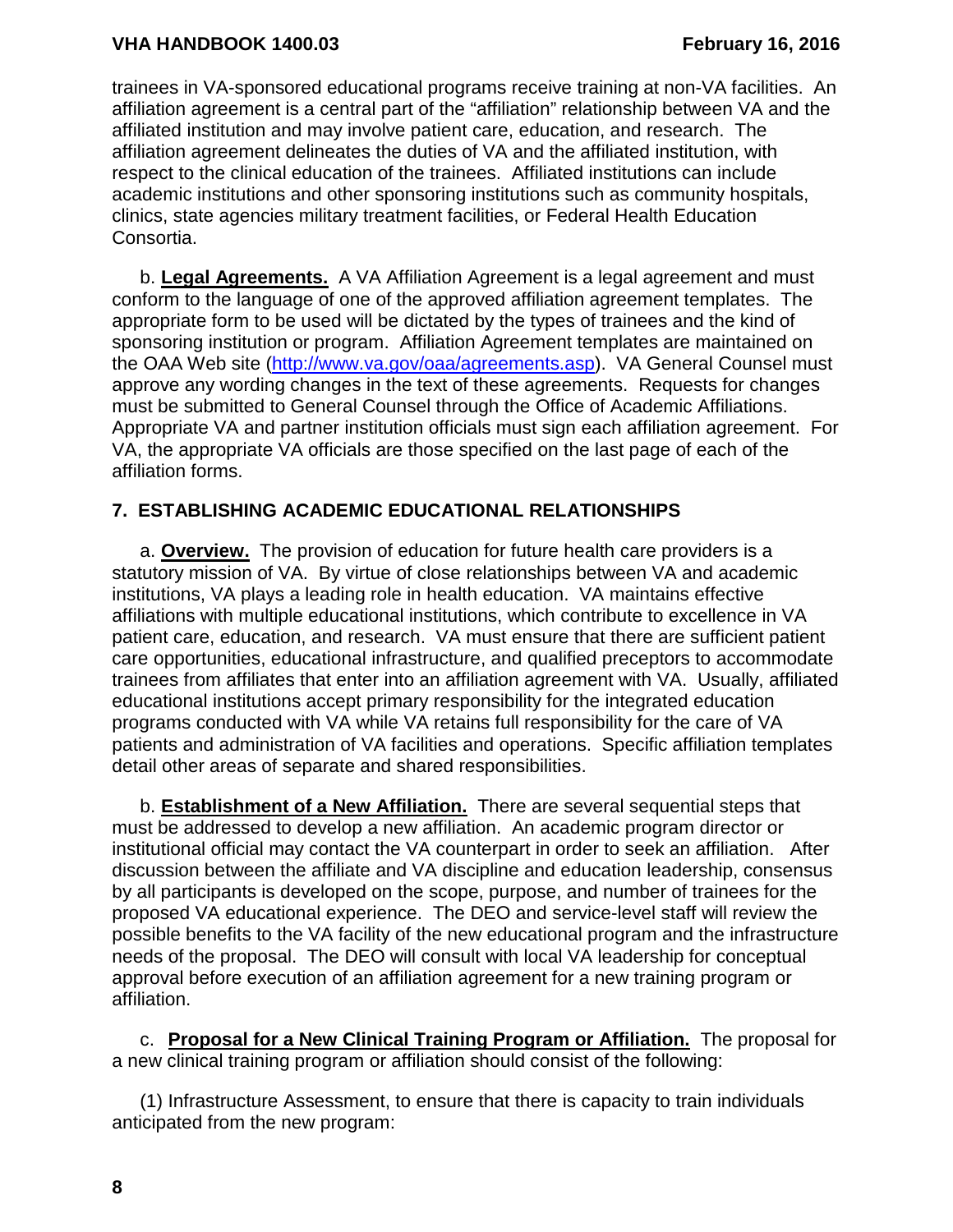(a) Impact on existing clinical and training programs,

(b) Appropriate numbers and types of patients for the learning objectives of the affiliate,

(c) Access to educational materials from the facility and VISN office,

(d) Adequate space for patient care, trainee study, and supervising practitioner,

(e) Adequate equipment and supplies to meet educational needs,

(f) Presence of adequately trained supervising practitioners with time for teaching clinical trainees, and

(g) Appropriateness and availability of stipends for trainees.

(2) Accreditation status of proposed affiliated programs should be verified. All programs affiliated with VA are expected to be nationally accredited, or if new programs, to be progressing towards accreditation. In the case of a newly-organized program, a VA facility may establish an Affiliation Agreement on a provisional basis and accept trainees, provided there is documented evidence that the program is pursuing accreditation at an acceptable pace. If the program fails to make progress toward accreditation, the affiliation must be terminated. Exceptions may be approved only by the Chief Academic Affiliations Officer. Some associated health programs may become affiliated programs in the absence of accreditation. The Chief Academic Affiliation Officer must approve any affiliations with non-accredited programs. To request such approval, a letter describing the details of the proposed affiliation, along with justification for the proposed affiliation in the absence of accreditation must be sent to the Chief Academic Affiliation Officer for concurrence. A program may be appropriately nonaccredited for the following reasons:

(a) There is no nationally recognized accreditation body for the discipline.

(b) The program is state approved by the designated board (i.e., nursing).

(3) The results of the proposal will be reviewed by the DEO, local VA leadership, and as appropriate, the VISN office.

(4) All parties will complete the appropriate affiliation agreements and program letters of agreement or memoranda of understanding as appropriate.

(5) A disbursement agreement for medical or dental affiliations will be executed if appropriate.

(6) The joint educational program may begin after the necessary arrangements have been completed and an affiliation agreement has been executed/signed.

(7) The VA facility will complete systematic monitoring and written evaluation of the program.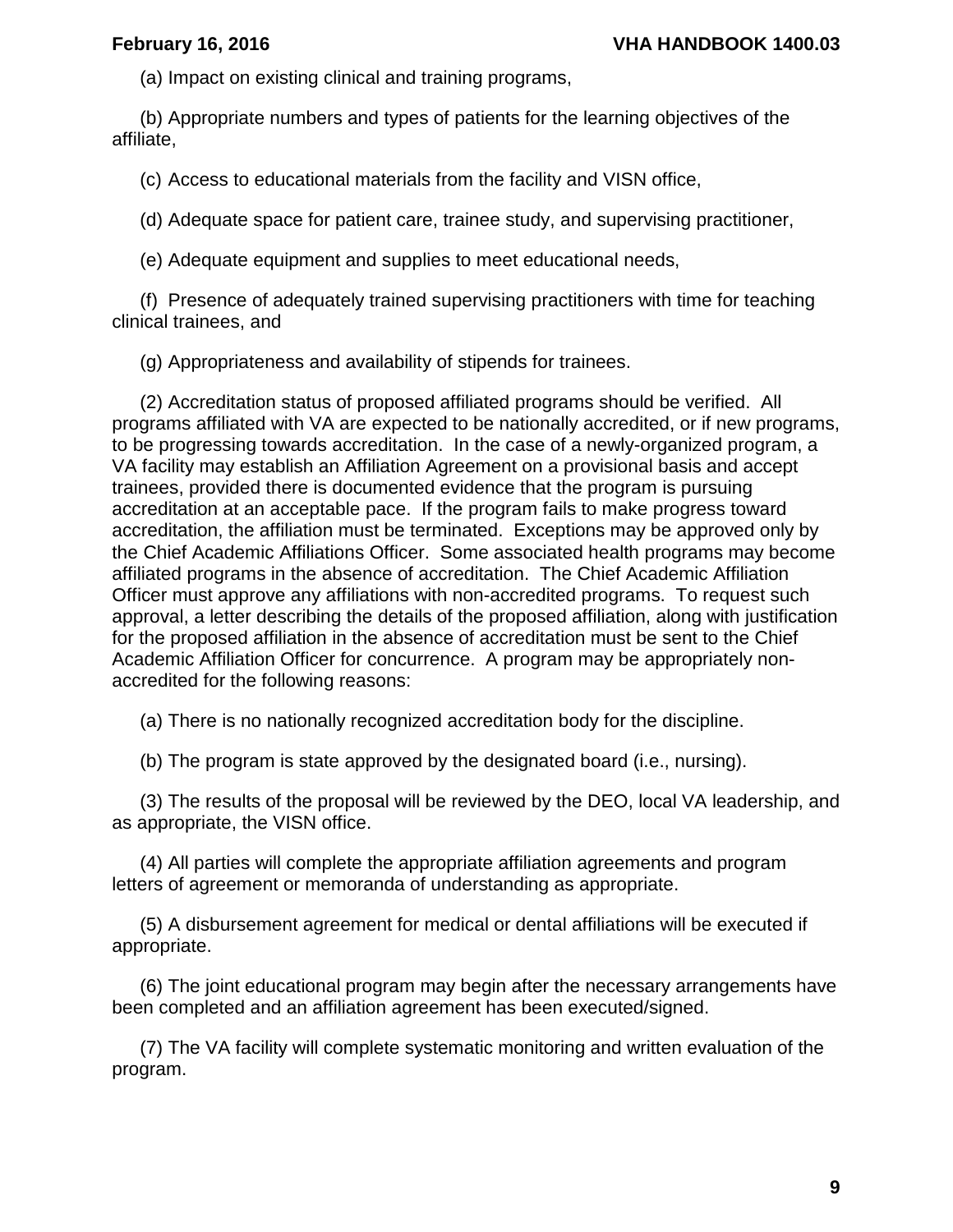#### **VHA HANDBOOK 1400.03 February 16, 2016**

(8) The VA facility will monitor trainee evaluations using the annual national Learner's Perceptions Survey data, supplemented by more frequent local surveys or learners' feedback as appropriate.

#### <span id="page-11-0"></span>**8. ACCEPTANCE OF PAYMENTS, GIFTS, OR DONATIONS IN SUPPORT OF HEALTH PROFESSIONS TRAINEE EDUCATION PROGRAMS**

a. Occasionally, payments, gifts, or donations are offered to VA in support of health professions trainee educational programs. These payments, gifts, or donations may be offered from academic affiliates (including associated health professions schools), other hospitals or healthcare organizations, commercial vendors (device or pharmaceutical manufacturers), other entities (Federal or non-Federal, commercial or non-profit), or the trainees themselves. *NOTE: This policy does not apply to education programs for staff other than trainees, such as for Continuing Education of VA staff.*

b. The Standards of Ethical Conduct for Employees of the Executive Branch, 5 CFR Part 2635, govern VA employees' personal acceptance of gifts including payments, goods, or services. Under those standards, an employee cannot accept a gift in return for being influenced in the performance of an official act, such as the provision of health professions education services (e.g., clinical supervision). See 5 CFR section 2635.202(c)(1). Contact your agency's ethics official, usually the local Regional Counsel or, in Central Office, the Assistant General Counsel to discuss questions with a VA ethics official.

c. The offer of payments, goods, or services, either direct or indirect, to VA in exchange for allowing trainees to receive health professions education and training within VHA may not be accepted.

d. VA medical facilities and training programs may not charge tuition to trainees in exchange for VA-sponsored or VA-delivered education or training.

e. Financial relationships between VHA health care professionals and industry are addressed by VHA Handbook 1004.07, Financial Relationships Between VHA Health Care Professionals and Industry.

f. Gifts and donations to VA in support of a VA medical facility's health professions education programs generally may be accepted with approval of the facility's Education Committee and the VA medical facility Director. Donated funds shall be handled through the local VA-Nonprofit Research and Education Corporation (NPC) or the General Post Fund (GPF), and are subject to VHA policy on acceptance and handling of gifts. (See VHA Handbook 1200.17, VA Nonprofit Research and Education Corporations Authorized by Title 38 U.S.C. Sections 7361 Through 7366; VHA Handbook 1200.2, Research Business Operations, VHA Directive 4721, VHA General Post Fund, and VHA Handbook 4721, VHA General Post Fund Procedures). Gifts and donations in support of a particular trainee health professions education program or programs at a VA medical facility may not be accepted. For gifts and donations for official travel to attend a meeting or similar function, see VHA Directive 4721.

g. Intergovernmental Personnel Agreements (IPAs) may be used for faculty sharing arrangements with authorization of the VA medical facility Director and the local Human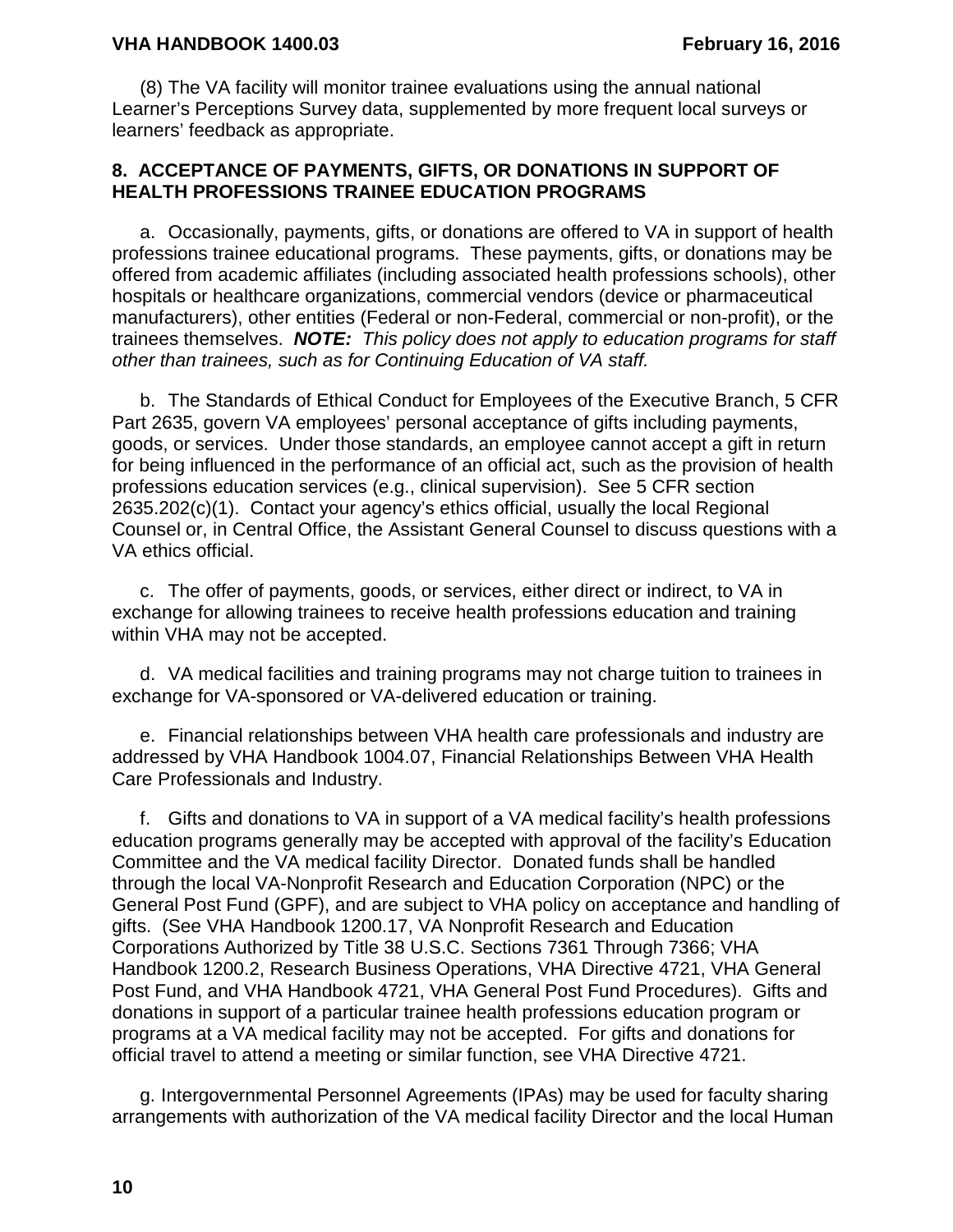Resources Management Service (See 5 U.S.C. 3371-3376 and VA Directive 5005, Staffing, Part I, Section C).

h. Contracts to sell VA health professions education services cannot violate the policy in paragraph 8.c. above and must comply with VHA Handbook 1660.01, Health Care Resources Sharing Authority – Selling. In particular, note that contracts for the sale of services require prior approval from the VA Central Office Rapid Response Team and certification from the VISN Director or the VA medical facility Director that certain conditions have been met.

i. The VA medical facility Director is responsible for ensuring that an appropriate individual (such as the facility Chief of Staff or the Designated Education Officer) is assigned oversight responsibility for implementation of this policy.

#### <span id="page-12-0"></span>**9. MAINTENANCE OF EDUCATIONAL RELATIONSHIPS**

a. **Introduction.** Education relationships thrive in a climate of communication, cooperation and trust. Both the VA and the affiliated site (academic institution or clinical care site) bring assets to the relationship and are motivated to provide high quality training. Systematic assessment of educational programs, usually in partnership with academic affiliates, provides the basis for continual improvement. Assessment activities, formal and informal, provide a framework for evaluating the scope, operations, value, and outcomes of all health professions training programs.

b. **Educational Relationship Criteria.** Criteria for maintaining educational relationships differ for individual programs and for institutions that may sponsor multiple programs. However, there is significant overlap between the two sets of criteria. VA medical facilities should review these criteria (single program and/or institution) regularly.

(1) **Individual program criteria.** Individual program reviews using the checklist provided below will be accomplished periodically. The following non-inclusive list of items to be considered includes the following:

(a) Each training program provides tangible or intangible value to VA and to Veteran patients.

(b) The accreditation credentials of all current affiliates and VA-based programs have been maintained as appropriate.

(c) The clinical material is sufficient to meet the needs of the training program and the trainees.

(d) There is adequate access to educational materials for trainee use.

(e) There is adequate space for patient care, trainee study, and the supervision process.

(f) There are adequate equipment and supplies to meet educational needs.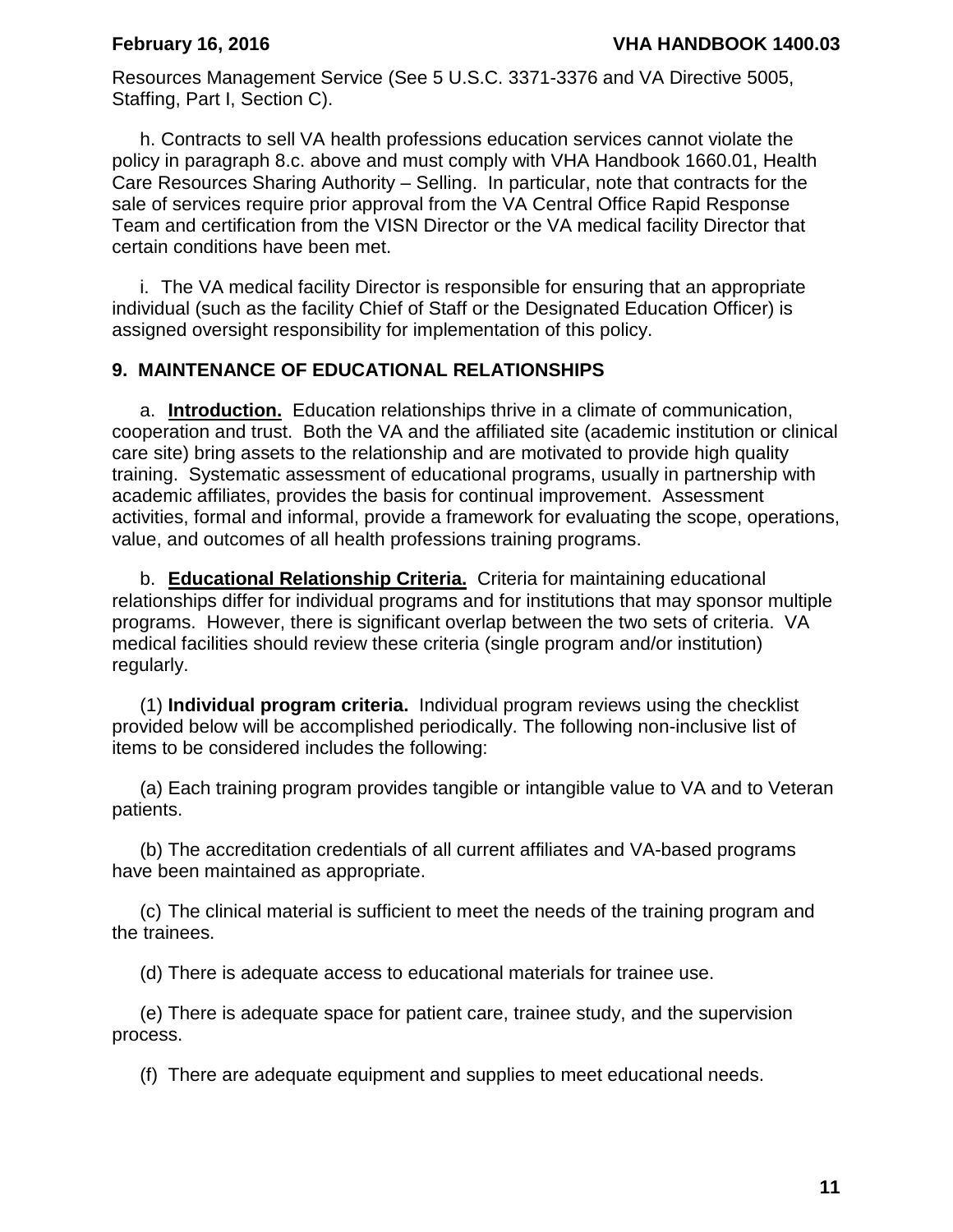(g) There is sufficient presence of adequately credentialed supervising practitioners with time and skill for teaching clinical trainees.

(h) There is appropriate availability of OAA-funded stipends for trainees.

(i) There is sufficient protected administrative time allowed for VA Program Coordinators and/or Program Directors of VA-based programs to support the educational program.

(j) Where appropriate, there is a current educational PLA or MOU for each program sponsored by an affiliated institution.

(2) **Institutional criteria.** Criteria for maintaining relationships with individual programs are also applicable to institutional educational relationships. In addition to the program criteria, institutional criteria may need to be reviewed annually and may be in the form of a checklist. Some items to be considered are the following:

(a) The number and variety of training programs are appropriate to the VA medical facility's mission.

(b) The accreditation credentials of all current affiliates and VA-based programs have been maintained as appropriate.

(c) Recommendations from accrediting bodies are being addressed.

(d) Training programs are of high quality and graduate qualified practitioners.

(3) **Other aspects.** Other aspects of the regular review process may be performed by communication and interaction with affiliate site personnel and in conjunction with other planned and systematic review processes such as internal reviews or yearly reviews for graduate medical education programs. Feedback from trainees and accrediting bodies is routinely provided and must be considered in the review process.

(4) **Records of training generated by VA facilities.** Currently, all accredited academic Health Professions Education training program records pertaining to the appointment and summary evaluations of the trainees within these programs are considered "unscheduled." Currently, the National Archives and Records Administration (NARA) does not have a records control schedule and deposition timeframe for all accredited academic Health Professions Education training program records pertaining to the appointment of the trainees within these programs and therefore, are considered "unscheduled". As unscheduled records, these records cannot be destroyed and must be maintained indefinitely until a new deposition of authority schedule is approved by the National Archives and Records Administration.

### <span id="page-13-0"></span>**10. AFFILIATION PARTNERSHIP COUNCIL**

a. **Overview.** VA participates in and conducts education and training programs for health care trainees to enhance the quality of care provided to Veteran patients in the VHA health care system. Education and training efforts are accomplished through coordinated programs and activities in partnership with affiliated academic institutions. The Affiliation Partnership Council is designed to be the entity through which local VA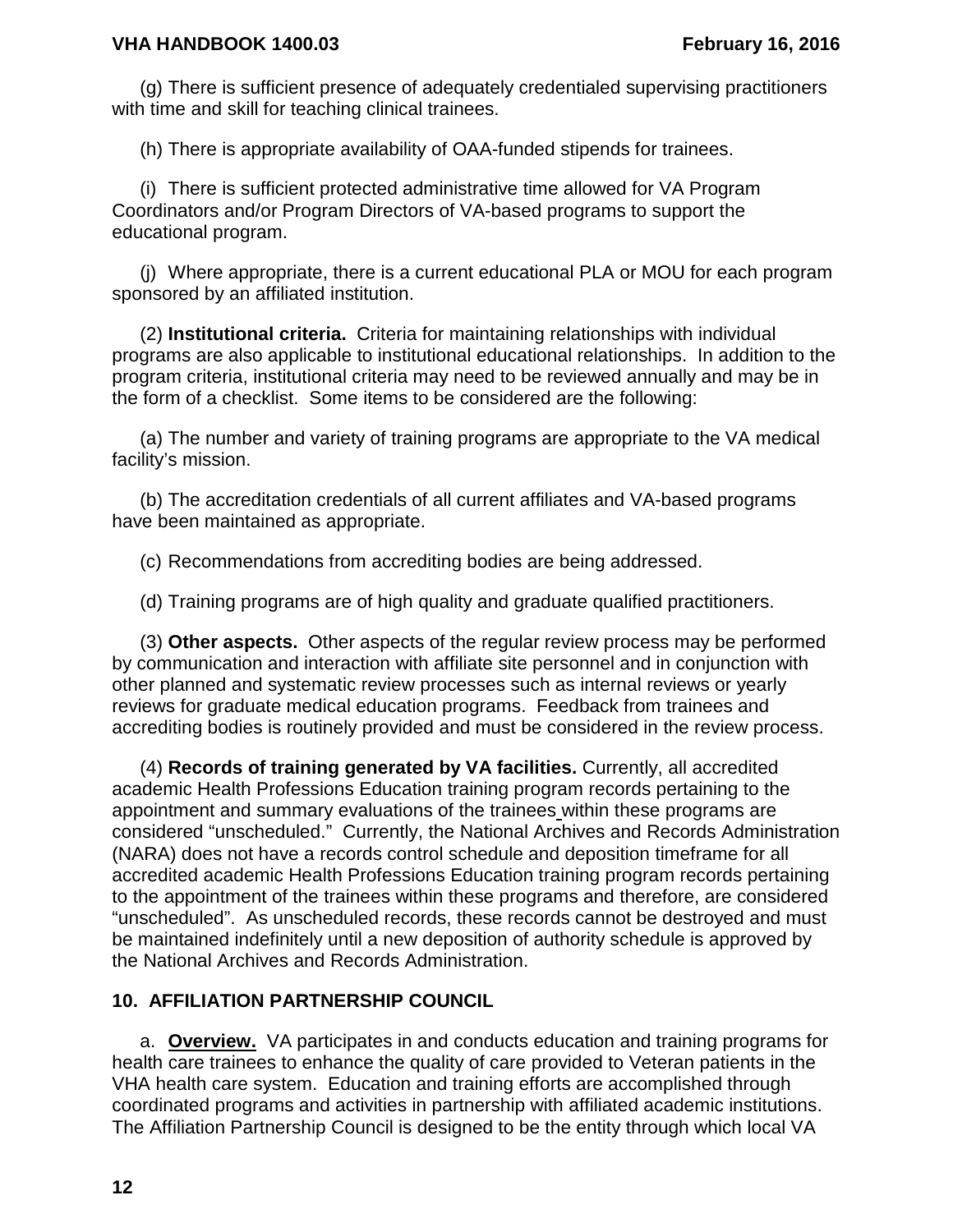and academic leaders provide oversight for affiliation relationships. Historically, committees commonly known as "Deans Committees" advised local VA medical facilities and their affiliated medical schools on local medical school affiliation matters. In 1996, the name of these committees was changed to Affiliation Partnership Councils (APC), which became the umbrella advisory committee for all affiliation relationships with a VA facility. While there are requirements for establishing, administering, and maintaining APCs and associated sub-councils or subcommittees, the specific arrangements are locally driven and depend on the complexity of the affiliation, number of programs, proximity of the affiliate to the VA medical facility, and desires of local VA and affiliate leadership. Sub-councils for medical education and for nursing education are strongly recommended. The local council and sub-council structure is allowed to be sufficiently flexible to enhance the clinical education of the trainees.

b. **Description.** The APC is the official forum for affiliated academic leaders to meet with local VA leadership. The provision for an Academic Partnership Council is stipulated in 38 U.S.C. 7313.This law states that VA must establish an advisory committee to advise the Secretary and the Under Secretary for Health on policy matters arising in connection with and the operation of an affiliation agreement between VA and any school, institution of higher learning, medical center, hospital, or other public or nonprofit agency, institution, or organization for the training or education of health personnel. The intent is for the APCs to act as the strategic planning, oversight and coordinating bodies for the affiliation(s). The council and its sub-councils and subcommittees constitute forums for affiliation partners to advise leadership in attaining VA's patient care and educational missions and to have dialog on patient care, education, training, and research. The Affiliation Partnership Council and its subcouncils and subcommittees also provide VA with an opportunity to play a leadership role in shaping the education of future health care professionals.

## c. **Membership.**

(1) Pursuant to 38 U.S.C. 7313, the Secretary of Veterans Affairs appoints the members of these advisory committees, specifies the number of members, and the term of membership. This authority has been delegated to the Network Directors to allow for a more streamlined process of appointment. The law also specifies that members include appropriate representation drawn from the full-time VA staff and the chief of the nursing service or designee.

(2) APC membership will include representatives of those health care professions with major training programs at the VA medical facility. Representatives of affiliated medical school(s) and the organizational entities sponsoring graduate medical education programs covered by the affiliation agreement(s) should be members. The selection of appropriate representatives from among the non-medical or nursing and associated health care organizations is based on the nature and extent of their educational activities in the VA medical facility. Members need not necessarily have VA appointments. VA members will include the ACOS/E or VA DEO, the director, chief of staff, nurse executive, associate director, or designees, and representatives from programs covered by the affiliation agreements. A representative from a Veterans Service Organization(s) and a representative from VA's Non-Profit Research and Education Corporation Board of Directors may serve as *ex officio* members.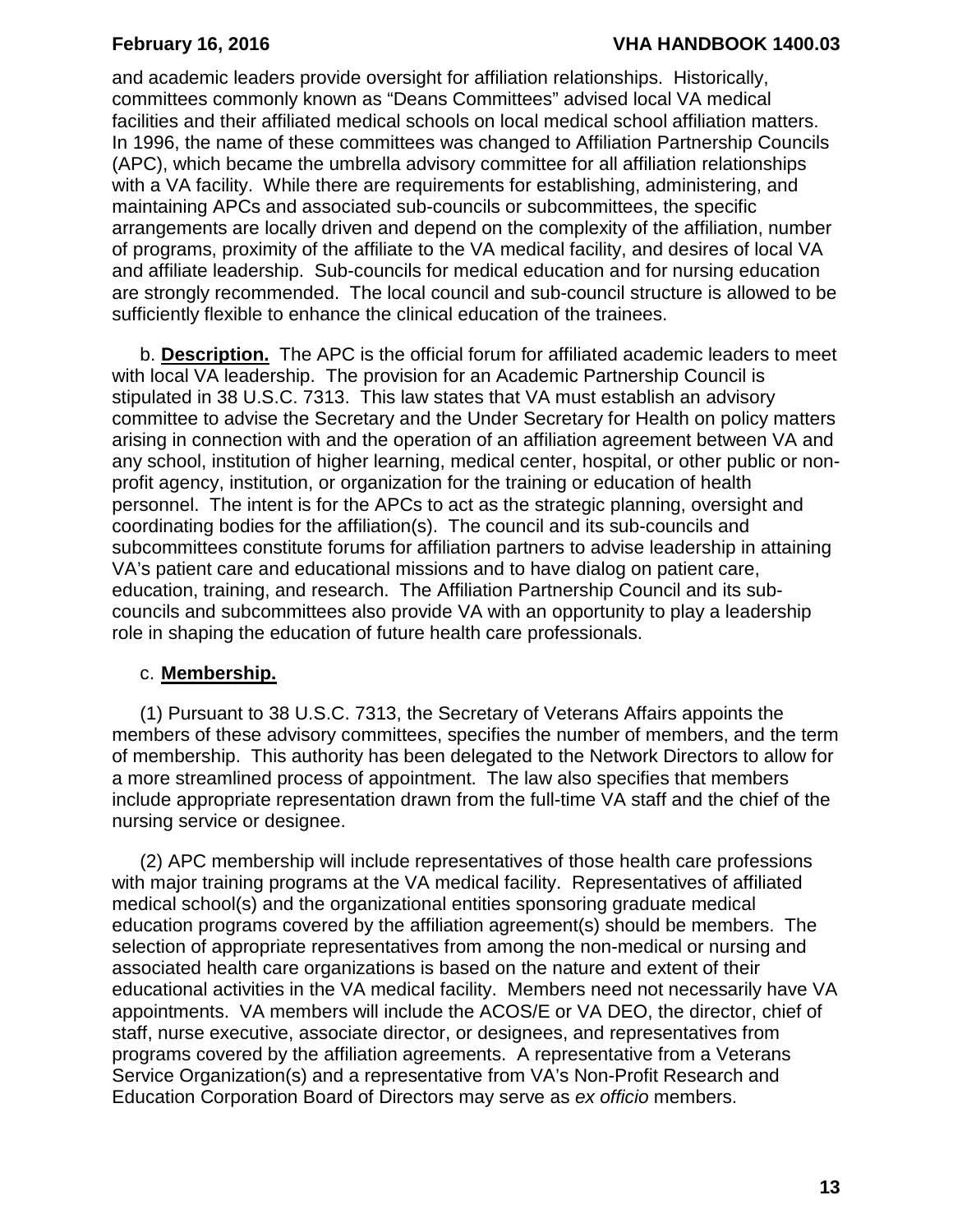#### **VHA HANDBOOK 1400.03 February 16, 2016**

(3) The VA facility's DEO compiles a list of major affiliates and solicits nominations. Representatives of the affiliated health care organizations are then nominated by the deans or vice presidents of health affairs or similar official of the affiliated institutions. The VA facility's DEO recommends representatives of the associated health programs. The VA chief of staff or equivalent recommends VA members. The VISN Director makes the appointments based on the nominations submitted by the facility.

d. **Roles and responsibilities.** The APC guides the clinical education activities of the local VA and its affiliates and associated programs. In many facilities, the APC participates in the following activities:

(1) Provides input to the VISN and the Office of Academic Affiliations to facilitate VA's provision of high quality, comprehensive care to Veteran patients, while preserving the education and research objectives of the affiliates and its associated programs.

(2) Advises the VA medical facility Director, the VISN, and Chief Academic Affiliations Officer on policy matters concerning the education, training, and research programs conducted in VA facilities.

(3) Participates in strategic planning regarding academic matters involving the VA facility and its affiliated institutions.

(4) Based on trainee feedback, makes recommendations for improvement in the clinical learning environment and training programs.

#### *NOTE: The most successful APCs deal with both strategic and operational issues.*

e. **Sub-councils and Subcommittees.** The APC may appoint sub-councils, subcommittees or *ad hoc* task groups for the oversight of more specific affiliate programs for VA medical facilities with multiple programs and affiliates. These subcouncils and subcommittees serve as extensions of the larger council, and provide for more focused forums for discussions around specific disciplines, topics or tasks. Creation of sub-councils, subcommittees or task forces and appointment of members are functions of the larger council and do not require the approval of the VISN Director. Sub-councils, subcommittees, and task forces may include members not appointed to the APC, but must include at least one member of the APC. Commonly, discipline or profession-specific sub-councils would include individual sub-councils for medical education and for nursing education and any others as appropriate. Commonly appointed sub-committees may include those to address educational space; input from learner feedback surveys; committees to improve joint recruitment of faculty and staff practitioners, and to address educational aspects of a new building or renovation program.

#### f. **Meetings and Reporting Requirements.**

(1) The site and frequency of meetings of the APC and of its sub-councils, subcommittees, and task forces will be determined by local needs. The APC will meet at least once yearly, while sub-councils, subcommittees, and task forces may meet more frequently.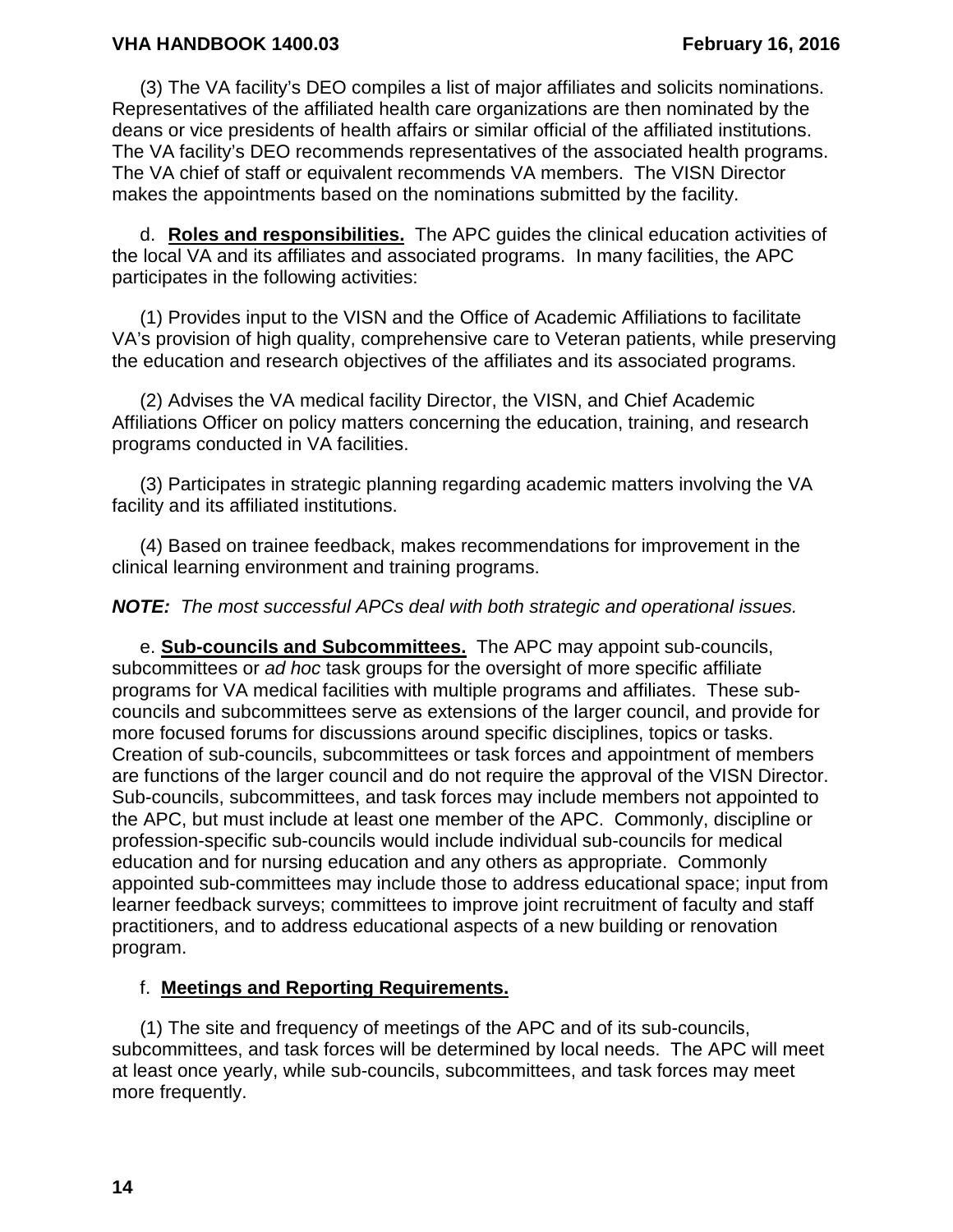(2) Minutes of each APC meeting and of each sub-council, subcommittee, or task group meeting shall be recorded. Minutes shall reflect members present, matters discussed, and recommendations proposed. Minutes shall be kept on file locally according to the document VHA Records Control Schedule (RCS) 10-1.

(3) Information concerning Affiliation Partnership Council activities will be kept on file and reports will be available to OAA upon request.

### <span id="page-16-0"></span>**11. ACADEMIC CALENDAR REPORTS AND FORMS**

a. **Introduction.** The following list contains most of OAA's recurring reports, which include requests for trainee positions or funding of positions. The reports are issued annually in a cycle that corresponds to the academic year (AY), which extends from July 1 through June 30.

b. **VA Allocation of Trainee Positions.** VHA's trainee allocation process must provide allocation decisions by program or specialty according to a timeframe that allows available positions to be filled.

(1) **Medical Residents.** The allocation process for medical residents is linked to the "Match" [National Resident Matching Program, a private, not-for-profit corporation established in 1952 to provide a uniform date of appointment to positions in graduate medical education (GME) in the United States.] The Match occurs in mid-March of one AY to select resident trainees for the next AY beginning on July 1 of that calendar year. The recruitment of residents generally begins in the fall, and academic institutions or teaching hospitals must submit their ranking lists for selection of residents to the Match by February. Results are announced in mid-March.

(2) **Associated Health Trainees.** Allocations are generally determined by mid-January for positions starting in July or after of that calendar year.

c. **Reports.** The timing of reports concerned with funding trainee positions is designed to facilitate recruitment of high quality trainees from affiliates or independent programs for rotations to VA facilities. The Annual Report on Health Services Training (RCS 10-0161) meets centrally mandated reporting requirements to assess annually the numbers of health professional trainees who use VA as a training site. The Annual Report of Residency Training Programs (ARRTP or RCN 10-0906) monitors the quality of VA resident training programs and is required by VHA Handbook 1400.01, Resident Supervision.

(1) Medical & Dental Resident Allocation Process (RCS 10-0144). Summary**:** Provides policies and procedures for the preparation and submission of requests for funding support of physician and dental resident positions. Issue Date:Early October Due Date**:** Early November

(2) Trainee Support in Associated Health Professions. Summary: Program announcement providing policies and procedures for the preparation and submission of request for funding support for students in associated health professions.

Issue Date: Early September